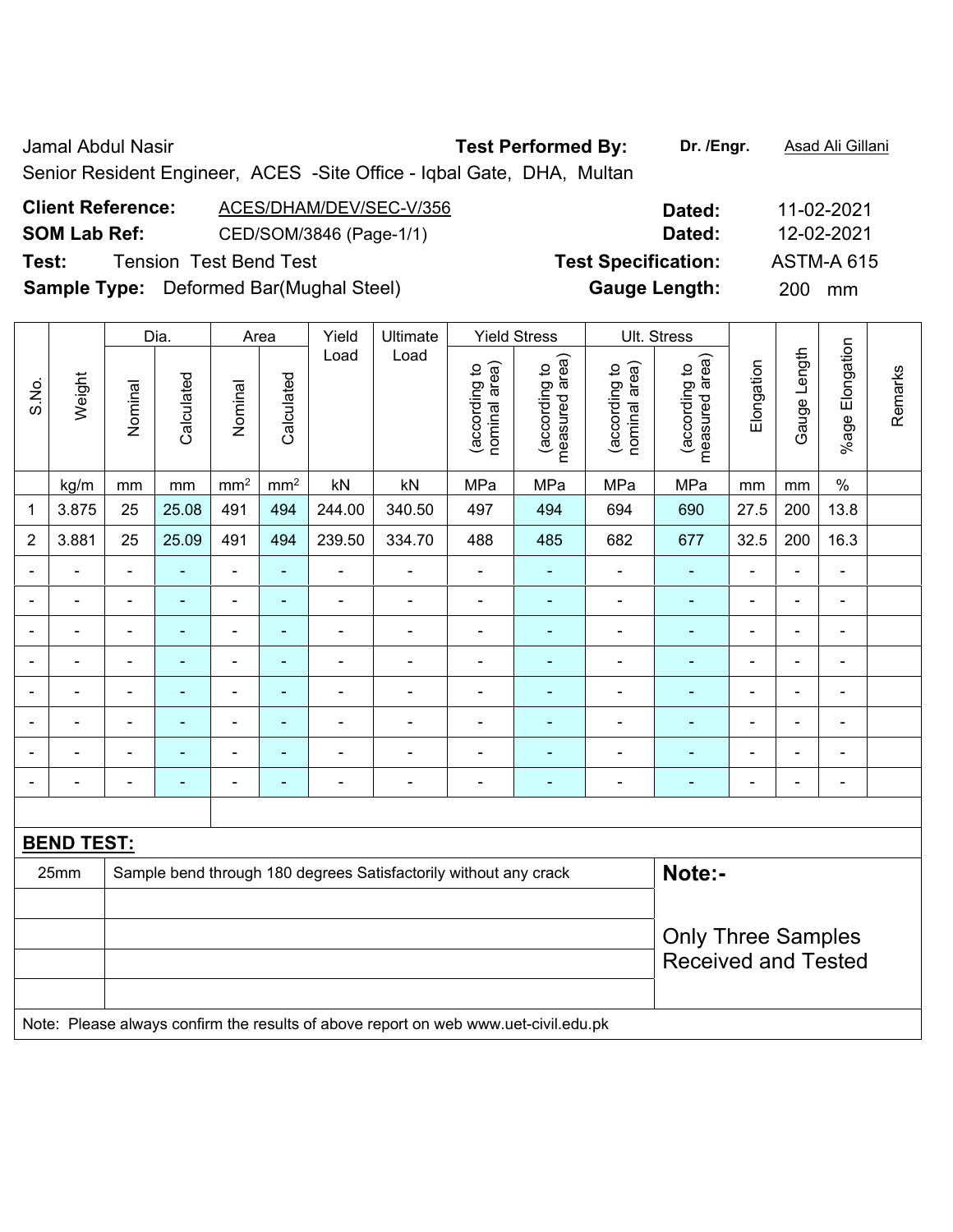Vision Engineering Services, **Test Performed By:** Dr. /Engr. **S. Asad Ali Gillani** Ali Gillani

Near Kot Juspat Shahdara Town Lahore

## **Client Reference:** Nil Nil **Dated:** Nil Nil **Dated:** Nil

**SOM Lab Ref:** CED/SOM/3245(Page-3/6) **Dated:** 12-11-2020

**Sample Type:** Steel Round Bar (Gol-H) **Gauge Length:** 200 mm

|       |                          |                          | Dia.                   |                 | Area                     | Yield          | Ultimate                                                                            |                                | <b>Yield Stress</b>             |                                | Ult. Stress                        |                |                |                              |         |
|-------|--------------------------|--------------------------|------------------------|-----------------|--------------------------|----------------|-------------------------------------------------------------------------------------|--------------------------------|---------------------------------|--------------------------------|------------------------------------|----------------|----------------|------------------------------|---------|
| S.No. | Weight                   | Nominal                  | Calculated             | Nominal         | Calculated               | Load           | Load                                                                                | nominal area)<br>(according to | measured area)<br>(according to | nominal area)<br>(according to | area)<br>(according to<br>measured | Elongation     | Gauge Length   | %age Elongation              | Remarks |
|       | kg/m                     | mm                       | mm                     | mm <sup>2</sup> | mm <sup>2</sup>          | kN             | kN                                                                                  | MPa                            | MPa                             | MPa                            | MPa                                | mm             | mm             | $\%$                         |         |
| 1     | 3.310                    | 24                       | 23.18                  | 380             | 422                      | 220.70         | 356.00                                                                              | 581                            | 523                             | 937                            | 844                                | 22.5           | 200            | 11.3                         |         |
| ۰     |                          | $\blacksquare$           | ä,                     | ä,              | ä,                       | ÷,             | ÷,                                                                                  | $\blacksquare$                 | $\blacksquare$                  | ä,                             | ä,                                 | $\blacksquare$ | $\blacksquare$ | $\qquad \qquad \blacksquare$ |         |
| ۰     |                          | $\blacksquare$           | $\blacksquare$         | $\blacksquare$  | $\blacksquare$           | $\blacksquare$ | $\blacksquare$                                                                      | $\blacksquare$                 | $\blacksquare$                  | ÷,                             | $\blacksquare$                     | $\blacksquare$ | $\blacksquare$ | -                            |         |
| ۰     | $\blacksquare$           | $\blacksquare$           | $\sim$                 | $\blacksquare$  | ٠                        | $\blacksquare$ | ÷,                                                                                  | $\blacksquare$                 | $\blacksquare$                  | $\blacksquare$                 | $\blacksquare$                     | $\blacksquare$ | $\blacksquare$ | $\blacksquare$               |         |
| ۰     | $\blacksquare$           | $\blacksquare$           | ä,                     | $\blacksquare$  | ä,                       | $\blacksquare$ | ÷,                                                                                  | $\blacksquare$                 | ٠                               | ä,                             | $\blacksquare$                     | $\blacksquare$ | $\blacksquare$ | $\overline{\phantom{a}}$     |         |
| ۰     | $\blacksquare$           | $\overline{\phantom{a}}$ | $\blacksquare$         | $\blacksquare$  | ÷                        | $\blacksquare$ | ÷,                                                                                  | $\overline{\phantom{a}}$       | $\blacksquare$                  | ÷                              | $\blacksquare$                     | $\blacksquare$ | $\blacksquare$ | -                            |         |
|       |                          | $\blacksquare$           | $\blacksquare$         | $\blacksquare$  | ۰                        |                | $\blacksquare$                                                                      | $\blacksquare$                 | ۳                               | $\blacksquare$                 | ÷,                                 |                | $\blacksquare$ |                              |         |
|       |                          |                          |                        | $\blacksquare$  | ÷                        |                | $\overline{\phantom{0}}$                                                            |                                | ۳                               | ۰                              | $\overline{\phantom{a}}$           |                | $\blacksquare$ | $\blacksquare$               |         |
|       |                          |                          | $\blacksquare$         | ÷               | $\overline{\phantom{a}}$ |                | $\blacksquare$                                                                      |                                | ۳                               |                                |                                    |                | $\blacksquare$ | -                            |         |
| ۰     |                          | $\blacksquare$           | ä,                     | $\blacksquare$  | ÷                        | $\blacksquare$ | $\blacksquare$                                                                      | $\blacksquare$                 | ä,                              | ÷                              | $\blacksquare$                     | $\blacksquare$ | $\overline{a}$ | -                            |         |
|       |                          |                          |                        |                 |                          |                |                                                                                     |                                |                                 |                                |                                    |                |                |                              |         |
|       | <b>BEND TEST:</b>        |                          |                        |                 |                          |                |                                                                                     |                                |                                 |                                |                                    |                |                |                              |         |
|       | $\overline{\phantom{a}}$ |                          | No Bend test performed |                 |                          |                |                                                                                     |                                |                                 |                                | Note:-                             |                |                |                              |         |
|       |                          |                          |                        |                 |                          |                |                                                                                     |                                |                                 |                                |                                    |                |                |                              |         |
|       |                          |                          |                        |                 |                          |                |                                                                                     |                                |                                 |                                | <b>Only One Sample</b>             |                |                |                              |         |
|       |                          |                          |                        |                 |                          |                |                                                                                     |                                |                                 |                                | <b>Received and Tested</b>         |                |                |                              |         |
|       |                          |                          |                        |                 |                          |                |                                                                                     |                                |                                 |                                |                                    |                |                |                              |         |
|       |                          |                          |                        |                 |                          |                | Note: Please always confirm the results of above report on web www.uet-civil.edu.pk |                                |                                 |                                |                                    |                |                |                              |         |

**Test:** Tension Test **Test Specification:** ASTM-A 615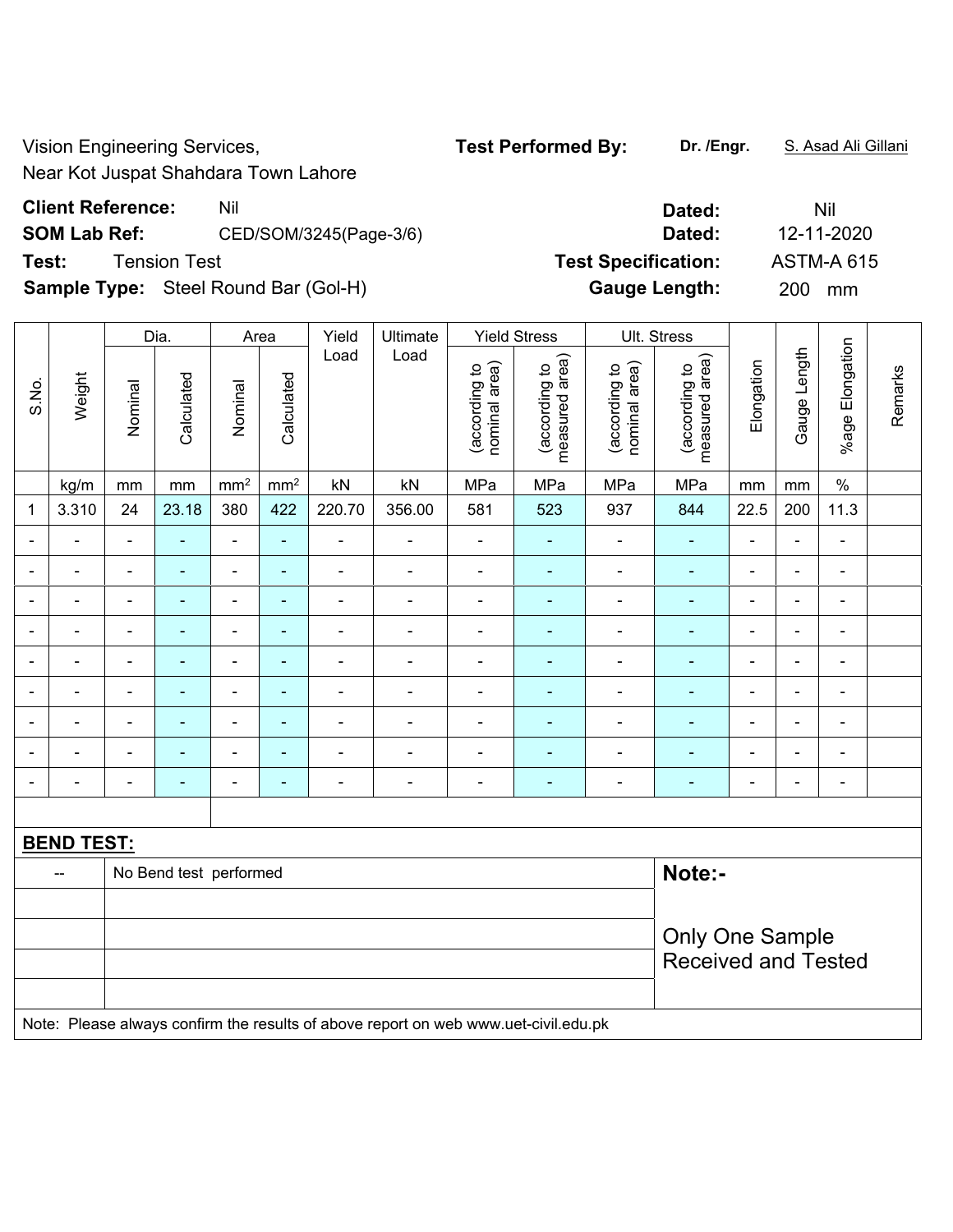Ahmed Construction Company **Test Performed By:** Dr. /Engr. **S. Asad Ali Gillani** 

Office # M-50, Golmine Plaza 105, Ferozpur Road Lahore,

| <b>Client Reference:</b><br>11-02-2021<br>Dated: | Nil |      |                            | <b>SOM Lab</b><br>Ref:<br>Dated: | 3842(Page-<br>1/1)<br>12-02-2021 |
|--------------------------------------------------|-----|------|----------------------------|----------------------------------|----------------------------------|
| Test:<br>Tension Test                            |     |      | <b>Test Specification:</b> | <b>ASTM-A-615</b>                |                                  |
| <b>Gauge Length:</b>                             |     | inch | <b>Sample Type:</b>        | Deformed Bar                     |                                  |

|                |                   | Dia.<br>Area   |                        |                 | Yield<br>Ultimate        |                |                                                                                     | <b>Yield Stress</b>            |                                 | Ult. Stress                    |                                 |                |                |                              |         |
|----------------|-------------------|----------------|------------------------|-----------------|--------------------------|----------------|-------------------------------------------------------------------------------------|--------------------------------|---------------------------------|--------------------------------|---------------------------------|----------------|----------------|------------------------------|---------|
| S.No.          | Weight            | Nominal        | Calculated             | Nominal         | Calculated               | Load           | Load                                                                                | nominal area)<br>(according to | (according to<br>measured area) | nominal area)<br>(according to | (according to<br>measured area) | Elongation     | Gauge Length   | Elongation<br>%age I         | Remarks |
|                | Ib/ft             | $\#$           | in                     | in <sup>2</sup> | in <sup>2</sup>          | Tons           | Tons                                                                                | psi                            | psi                             | psi                            | psi                             | in             | in             | $\frac{0}{0}$                |         |
| 1              | 0.671             | 4              | 0.501                  | 0.20            | 0.197                    | 7.29           | 8.99                                                                                | 80370                          | 81600                           | 99150                          | 100660                          | 1.10           | 8.0            | 13.8                         |         |
| $\overline{2}$ | 0.671             | 4              | 0.501                  | 0.20            | 0.197                    | 7.51           | 9.19                                                                                | 82850                          | 84110                           | 101390                         | 102940                          | 1.00           | 8.0            | 12.5                         |         |
| 3              | 0.660             | 4              | 0.497                  | 0.20            | 0.194                    | 7.24           | 9.04                                                                                | 79810                          | 82280                           | 99710                          | 102790                          | 1.10           | 8.0            | 13.8                         |         |
|                |                   | $\blacksquare$ | ÷,                     | $\blacksquare$  | $\blacksquare$           | $\blacksquare$ | $\blacksquare$                                                                      | $\blacksquare$                 | ÷                               | $\blacksquare$                 | ÷                               | $\blacksquare$ | $\blacksquare$ | $\blacksquare$               |         |
|                |                   | $\blacksquare$ | ÷,                     | $\blacksquare$  | $\blacksquare$           | $\blacksquare$ | $\blacksquare$                                                                      | $\blacksquare$                 | $\blacksquare$                  | $\blacksquare$                 | ٠                               | ÷,             | $\blacksquare$ | $\blacksquare$               |         |
|                | $\blacksquare$    | $\blacksquare$ | ÷,                     | $\blacksquare$  | $\blacksquare$           | $\blacksquare$ | $\frac{1}{2}$                                                                       | $\blacksquare$                 | ÷                               | $\blacksquare$                 | ÷                               | $\blacksquare$ | $\blacksquare$ | $\blacksquare$               |         |
|                |                   | Ē,             | $\blacksquare$         | $\blacksquare$  |                          |                | ÷                                                                                   |                                |                                 | $\blacksquare$                 | ÷                               |                |                | $\blacksquare$               |         |
|                |                   | ٠              |                        | ۰               |                          |                |                                                                                     |                                |                                 |                                | ÷                               |                |                | $\blacksquare$               |         |
|                |                   |                |                        | ÷               |                          |                | ÷                                                                                   |                                |                                 | $\blacksquare$                 |                                 | $\overline{a}$ |                |                              |         |
| -              |                   | $\blacksquare$ | $\blacksquare$         | $\blacksquare$  | $\overline{\phantom{a}}$ | $\blacksquare$ | ÷                                                                                   | $\qquad \qquad \blacksquare$   | ۰                               | $\overline{\phantom{0}}$       | $\overline{a}$                  | $\blacksquare$ | $\blacksquare$ | $\qquad \qquad \blacksquare$ |         |
|                |                   |                |                        |                 |                          |                |                                                                                     |                                |                                 |                                |                                 |                |                |                              |         |
|                | <b>BEND TEST:</b> |                |                        |                 |                          |                |                                                                                     |                                |                                 |                                |                                 |                |                |                              |         |
|                | --                |                | No Bend test performed |                 |                          |                |                                                                                     |                                |                                 |                                | Note:-                          |                |                |                              |         |
|                |                   |                |                        |                 |                          |                |                                                                                     |                                |                                 |                                |                                 |                |                |                              |         |
|                |                   |                |                        |                 |                          |                |                                                                                     |                                |                                 |                                | <b>Only Three Samples</b>       |                |                |                              |         |
|                |                   |                |                        |                 |                          |                |                                                                                     |                                |                                 |                                | <b>Received and Tested</b>      |                |                |                              |         |
|                |                   |                |                        |                 |                          |                |                                                                                     |                                |                                 |                                |                                 |                |                |                              |         |
|                |                   |                |                        |                 |                          |                | Note: Please always confirm the results of above report on web www.uet-civil.edu.pk |                                |                                 |                                |                                 |                |                |                              |         |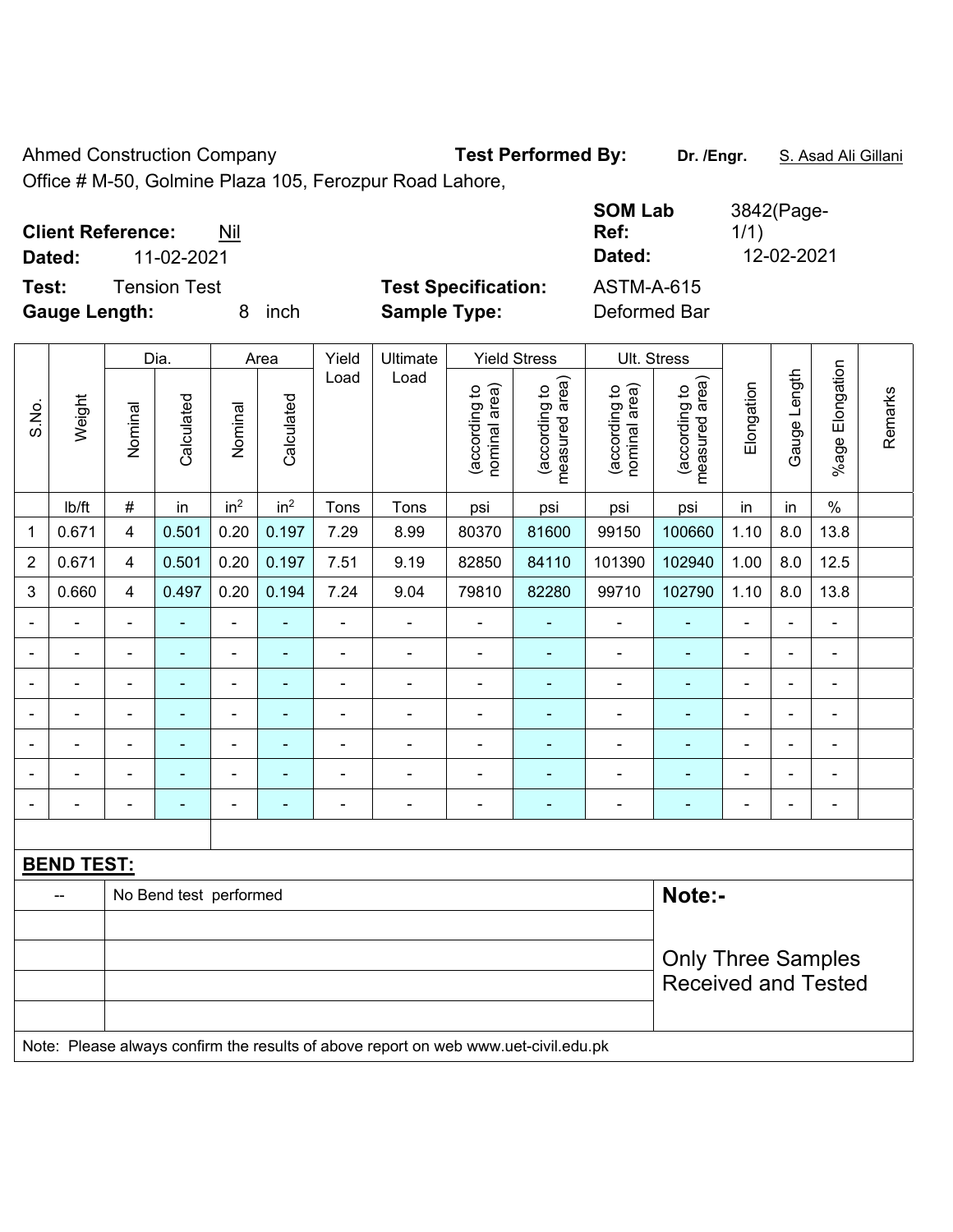Ali Abbas **Test Performed By:** Dr. /Engr. **S. Asad Ali Gillani** Ali Abbas **Dr. /Engr. S. Asad Ali Gillani** 

H. No. B - 13/730, Chah Beri Wala, Gujrat (Oner Ayaz Khan)

| <b>Client Reference:</b><br>Dated: | 12-02-2021   | Nil       |                            | <b>SOM Lab</b><br>Ref:<br>Dated: | (3904)3843(Page-<br>1/1)<br>12-02-2021 |
|------------------------------------|--------------|-----------|----------------------------|----------------------------------|----------------------------------------|
| Test:                              | Tension Test |           | <b>Test Specification:</b> | <b>ASTM-A-615</b>                |                                        |
| <b>Gauge Length:</b>               |              | inch<br>x | <b>Sample Type:</b>        | Steel)                           | Deformed Bar(Islamabad & Kamran        |

|                 |                |                          | Dia.           |                 | Area                     | Yield                    | Ultimate                       |                                 | <b>Yield Stress</b>            |                                 | Ult. Stress |                          |                 |                |           |
|-----------------|----------------|--------------------------|----------------|-----------------|--------------------------|--------------------------|--------------------------------|---------------------------------|--------------------------------|---------------------------------|-------------|--------------------------|-----------------|----------------|-----------|
| Weight<br>S.No. | Nominal        | Calculated               | Nominal        | Calculated      | Load                     | Load                     | nominal area)<br>(according to | measured area)<br>(according to | nominal area)<br>(according to | measured area)<br>(according to | Elongation  | Length<br>Gauge          | %age Elongation | Remarks        |           |
|                 | lb/ft          | $\#$                     | in             | in <sup>2</sup> | in <sup>2</sup>          | Tons                     | Tons                           | psi                             | psi                            | psi                             | psi         | in                       | in              | $\%$           |           |
| $\mathbf{1}$    | 1.340          | 6                        | 0.708          | 0.44            | 0.394                    | 9.79                     | 16.43                          | 49050                           | 54780                          | 82370                           | 91980       | 1.30                     | 8.0             | 16.3           | Islamabad |
| $\overline{2}$  | 0.562          | 4                        | 0.458          | 0.20            | 0.165                    | 4.59                     | 6.95                           | 50590                           | 61320                          | 76660                           | 92930       | 1.20                     | 8.0             | 15.0           | Islamabad |
| 3               | 0.644          | 4                        | 0.491          | 0.20            | 0.189                    | 6.03                     | 8.79                           | 66550                           | 70420                          | 96900                           | 102540      | 1.20                     | 8.0             | 15.0           | Kamran    |
|                 |                | -                        |                | -               | $\overline{\phantom{0}}$ |                          |                                |                                 |                                | -                               |             | $\overline{\phantom{0}}$ | ۰.              | $\blacksquare$ |           |
|                 | $\blacksquare$ | $\overline{\phantom{0}}$ | $\blacksquare$ | $\blacksquare$  | $\overline{\phantom{0}}$ | $\overline{\phantom{0}}$ | -                              | -                               | $\overline{\phantom{0}}$       | -                               |             | $\overline{\phantom{0}}$ | $\blacksquare$  | $\blacksquare$ |           |
|                 |                |                          |                | -               | $\blacksquare$           |                          |                                |                                 |                                | -                               |             |                          | $\blacksquare$  | ۰              |           |
|                 |                |                          |                | -               | $\blacksquare$           |                          |                                |                                 |                                | -                               |             | $\blacksquare$           | -               | $\blacksquare$ |           |
|                 |                |                          |                | -               |                          |                          |                                |                                 |                                | -                               |             |                          | -               | $\blacksquare$ |           |
|                 |                | $\overline{\phantom{0}}$ | $\blacksquare$ | -               | $\blacksquare$           | $\overline{\phantom{0}}$ |                                | $\blacksquare$                  | $\overline{\phantom{0}}$       | ۰                               |             | $\blacksquare$           | $\blacksquare$  | $\blacksquare$ |           |
|                 | $\blacksquare$ | $\blacksquare$           |                | -               | $\blacksquare$           | $\blacksquare$           | $\blacksquare$                 | $\blacksquare$                  | ٠                              | $\overline{\phantom{0}}$        |             | $\blacksquare$           | -               | $\blacksquare$ |           |
|                 |                |                          |                |                 |                          |                          |                                |                                 |                                |                                 |             |                          |                 |                |           |

| <b>BEND TEST:</b> |                                                                                     |                            |  |  |  |  |  |  |  |  |
|-------------------|-------------------------------------------------------------------------------------|----------------------------|--|--|--|--|--|--|--|--|
| $\sim$ $\sim$     | No Bend test performed                                                              | Note:-                     |  |  |  |  |  |  |  |  |
|                   |                                                                                     |                            |  |  |  |  |  |  |  |  |
|                   |                                                                                     | <b>Only Three Samples</b>  |  |  |  |  |  |  |  |  |
|                   |                                                                                     | <b>Received and Tested</b> |  |  |  |  |  |  |  |  |
|                   |                                                                                     |                            |  |  |  |  |  |  |  |  |
|                   | Note: Please always confirm the results of above report on web www.uet-civil.edu.pk |                            |  |  |  |  |  |  |  |  |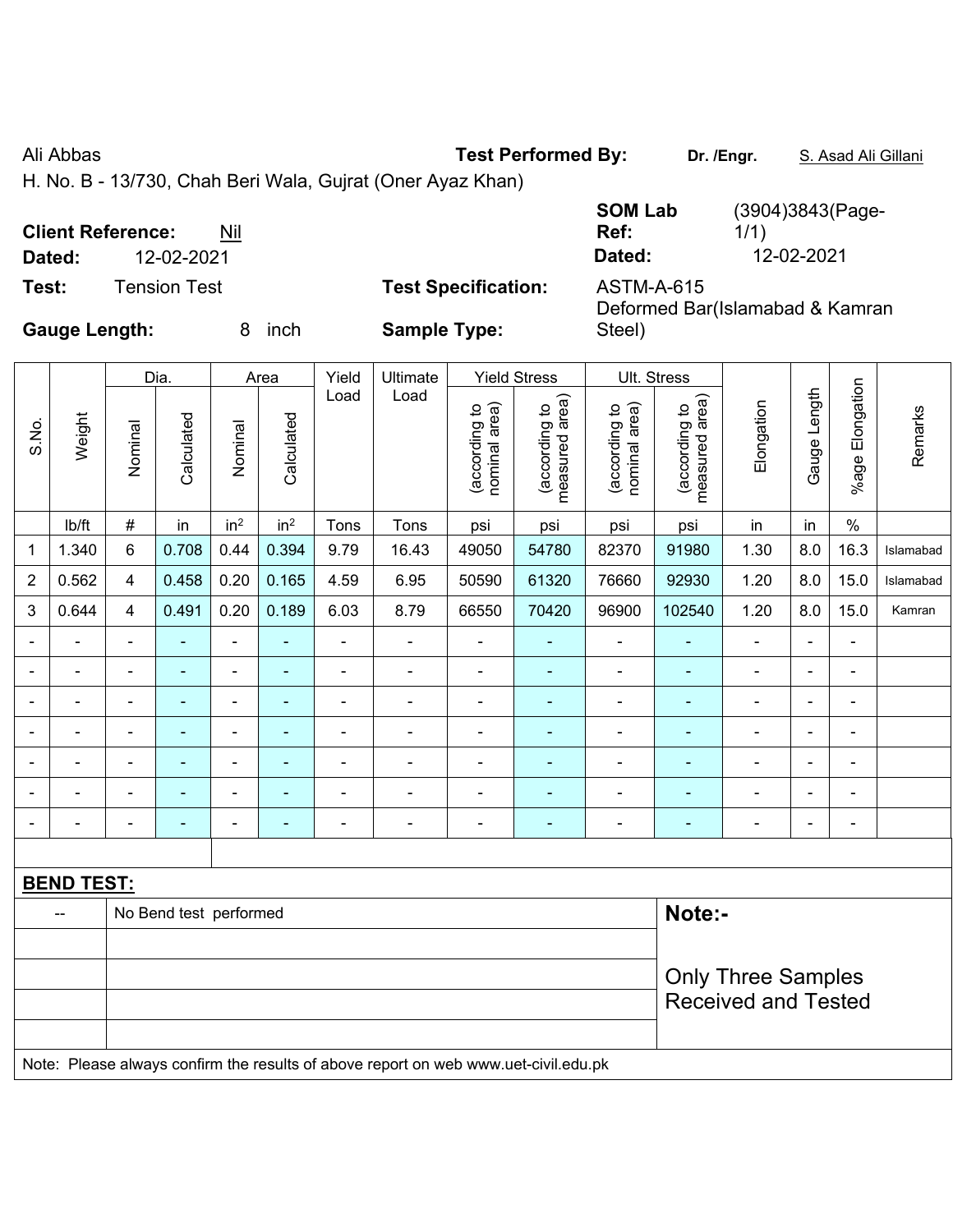Shabbir Ali **Test Performed By:** Dr. /Engr. **S. Asad Ali Gillani** Chabbir Ali Gillani

Ittefaq Construction Assopciates,Project: Respected Naeem Iqbal Sb. ( Plaza at Johar Town)

| <b>Client Reference:</b><br>nil<br>12-02-2021<br>Dated: |                                                   | <b>SOM Lab</b><br>Ref:<br>Dated:  | 3844(Page-<br>1/1)<br>212-02-2021 |
|---------------------------------------------------------|---------------------------------------------------|-----------------------------------|-----------------------------------|
| Test:<br>Tension Test<br><b>Gauge Length:</b><br>inch   | <b>Test Specification:</b><br><b>Sample Type:</b> | <b>ASTM-A-615</b><br>Deformed Bar |                                   |

|                |                   |                | Dia.<br>Area           |                 |                          | Yield<br>Ultimate |                                                                                     |                                | <b>Yield Stress</b>             |                                | Ult. Stress                                              |                          |                |                 |         |
|----------------|-------------------|----------------|------------------------|-----------------|--------------------------|-------------------|-------------------------------------------------------------------------------------|--------------------------------|---------------------------------|--------------------------------|----------------------------------------------------------|--------------------------|----------------|-----------------|---------|
| S.No.          | Weight            | Nominal        | Calculated             | Nominal         | Calculated               | Load              | Load                                                                                | nominal area)<br>(according to | measured area)<br>(according to | nominal area)<br>(according to | measured area)<br>(according to                          | Elongation               | Gauge Length   | %age Elongation | Remarks |
|                | lb/ft             | $\#$           | in                     | in <sup>2</sup> | in <sup>2</sup>          | Tons              | Tons                                                                                | psi                            | psi                             | psi                            | psi                                                      | in                       | in             | $\%$            |         |
| 1              | 2.639             | 8              | 0.994                  | 0.79            | 0.776                    | 25.13             | 33.97                                                                               | 70150                          | 71420                           | 94820                          | 96530                                                    | 1.20                     | 8.0            | 15.0            |         |
| $\overline{2}$ | 2.640             | 8              | 0.994                  | 0.79            | 0.776                    | 25.71             | 34.42                                                                               | 71770                          | 73070                           | 96100                          | 97840                                                    | 1.30                     | 8.0            | 16.3            |         |
| 3              | 1.454             | 6              | 0.737                  | 0.44            | 0.427                    | 12.84             | 18.86                                                                               | 64380                          | 66340                           | 94530                          | 97400                                                    | 1.30                     | 8.0            | 16.3            |         |
| 4              | 1.454             | 6              | 0.737                  | 0.44            | 0.427                    | 12.90             | 18.91                                                                               | 64640                          | 66610                           | 94780                          | 97670                                                    | 1.30                     | 8.0            | 16.3            |         |
|                | $\blacksquare$    | $\blacksquare$ | $\blacksquare$         | $\blacksquare$  | $\blacksquare$           | $\blacksquare$    | $\blacksquare$                                                                      | $\blacksquare$                 | $\blacksquare$                  | $\blacksquare$                 | $\blacksquare$                                           | $\overline{\phantom{a}}$ | $\blacksquare$ | ÷,              |         |
|                | $\blacksquare$    | $\blacksquare$ | $\blacksquare$         | $\blacksquare$  | $\blacksquare$           | $\blacksquare$    | $\blacksquare$                                                                      | $\blacksquare$                 | $\blacksquare$                  | $\blacksquare$                 | $\blacksquare$<br>$\blacksquare$<br>÷,<br>$\blacksquare$ |                          |                |                 |         |
| $\blacksquare$ | $\blacksquare$    | $\blacksquare$ | $\blacksquare$         | $\blacksquare$  | $\blacksquare$           | ä,                | $\blacksquare$                                                                      | $\blacksquare$                 | $\blacksquare$                  | $\blacksquare$                 | $\blacksquare$                                           | $\blacksquare$           | $\blacksquare$ | $\blacksquare$  |         |
|                |                   |                | $\blacksquare$         | $\blacksquare$  | ٠                        | $\blacksquare$    | ä,                                                                                  | $\blacksquare$                 | ä,                              | ä,                             | $\blacksquare$                                           |                          | $\blacksquare$ | $\blacksquare$  |         |
|                |                   |                |                        | $\blacksquare$  |                          |                   | $\blacksquare$                                                                      | $\blacksquare$                 | $\blacksquare$                  | ۳                              | $\blacksquare$                                           |                          |                | $\blacksquare$  |         |
|                |                   | $\blacksquare$ |                        | $\blacksquare$  | $\overline{\phantom{a}}$ |                   | ÷                                                                                   | ä,                             | ÷                               | ۰                              |                                                          | $\blacksquare$           | $\blacksquare$ | ۰               |         |
|                |                   |                |                        |                 |                          |                   |                                                                                     |                                |                                 |                                |                                                          |                          |                |                 |         |
|                | <b>BEND TEST:</b> |                |                        |                 |                          |                   |                                                                                     |                                |                                 |                                |                                                          |                          |                |                 |         |
|                |                   |                | No Bend test performed |                 |                          |                   |                                                                                     |                                |                                 |                                | Note:-                                                   |                          |                |                 |         |
|                |                   |                |                        |                 |                          |                   |                                                                                     |                                |                                 |                                |                                                          |                          |                |                 |         |
|                |                   |                |                        |                 |                          |                   |                                                                                     |                                |                                 |                                | <b>Only Four Samples</b>                                 |                          |                |                 |         |
|                |                   |                |                        |                 |                          |                   |                                                                                     |                                |                                 |                                | <b>Received and Tested</b>                               |                          |                |                 |         |
|                |                   |                |                        |                 |                          |                   |                                                                                     |                                |                                 |                                |                                                          |                          |                |                 |         |
|                |                   |                |                        |                 |                          |                   | Note: Please always confirm the results of above report on web www.uet-civil.edu.pk |                                |                                 |                                |                                                          |                          |                |                 |         |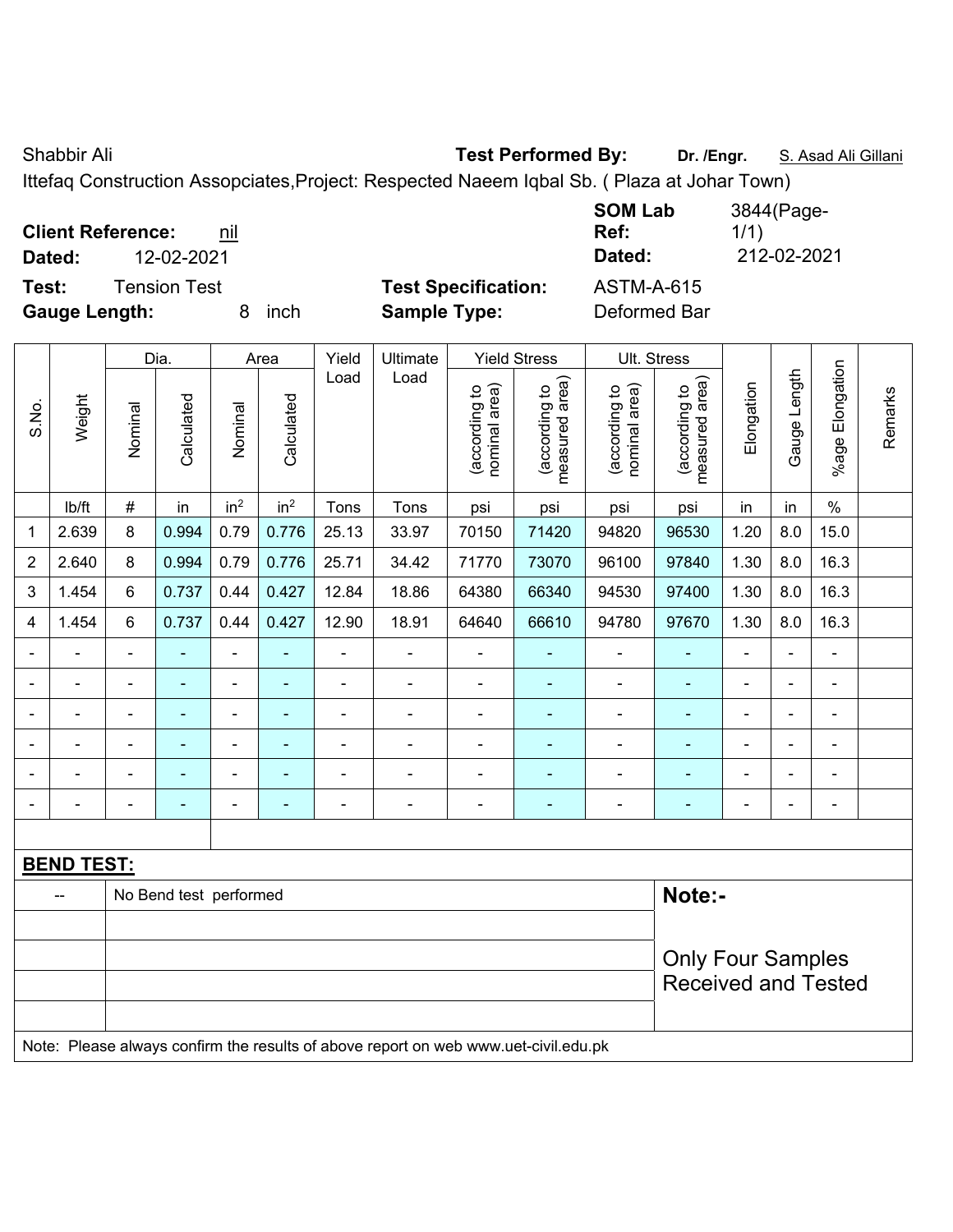Project Manager **Test Performed By:** Dr. /Engr. **S. Asad Ali Gillni** 

DCON Construction (Allied Bank Ltd., Plot No. 172 DD Block, Phase 4, CCA Commercial Area, DHA Lahore

**Client Reference:** <u>nil</u> **Note 2 SOM Lab Ref: SOM Lab Ref: SOM** 

**Test:** Tension Test **Test Specification:** ASTM-A-615

**Guage Length:** 8 inch **Sample Type:** Deformed Bar

**Dated:** 11-02-2021 **Dated:** 12-02-2021

|                |                   |                | Dia.                   |                 | Area            | Yield                    | Ultimate                 |                                | <b>Yield Stress</b>                                                                 |                                | Ult. Stress                     |                |                |                          |         |
|----------------|-------------------|----------------|------------------------|-----------------|-----------------|--------------------------|--------------------------|--------------------------------|-------------------------------------------------------------------------------------|--------------------------------|---------------------------------|----------------|----------------|--------------------------|---------|
| S.No.          | Weight            | Nominal        | Calculated             | Nominal         | Calculated      | Load                     | Load                     | nominal area)<br>(according to | (according to<br>measured area)                                                     | nominal area)<br>(according to | (according to<br>measured area) | Elongation     | Gauge Length   | Elongation<br>$%$ age    | Remarks |
|                | lb/ft             | $\#$           | in                     | in <sup>2</sup> | in <sup>2</sup> | Tons                     | Tons                     | psi                            | psi                                                                                 | psi                            | psi                             | in             | in             | $\%$                     |         |
| $\mathbf 1$    | 1.510             | 6              | 0.752                  | 0.44            | 0.444           | 15.51                    | 19.59                    | 77770                          | 77070                                                                               | 98210                          | 97320                           | 1.50           | 8.0            | 18.8                     |         |
| $\overline{2}$ | 1.061             | 5              | 0.630                  | 0.31            | 0.312           | 11.69                    | 13.73                    | 83180                          | 82650                                                                               | 97690                          | 97060                           | 1.10           | 8.0            | 13.8                     |         |
| 3              | 0.597             | $\overline{4}$ | 0.472                  | 0.20            | 0.175           | 6.29                     | 7.61                     | 69360                          | 79270                                                                               | 83970                          | 95970                           | 1.20           | 8.0            | 15.0                     |         |
|                |                   |                |                        | ä,              | $\blacksquare$  | ä,                       | $\blacksquare$           | $\blacksquare$                 |                                                                                     | ÷                              | $\blacksquare$                  |                | $\blacksquare$ | $\blacksquare$           |         |
| $\blacksquare$ |                   | $\blacksquare$ | $\blacksquare$         | ۰               | $\blacksquare$  | ä,                       | $\blacksquare$           | $\blacksquare$                 | $\blacksquare$                                                                      | $\overline{\phantom{a}}$       | $\blacksquare$                  | $\blacksquare$ | $\blacksquare$ | $\blacksquare$           |         |
|                |                   | $\blacksquare$ | ٠                      | ÷               | $\blacksquare$  | $\blacksquare$           | $\blacksquare$           | $\blacksquare$                 | $\overline{\phantom{0}}$                                                            | $\overline{\phantom{a}}$       | $\blacksquare$                  | $\blacksquare$ |                | $\overline{\phantom{a}}$ |         |
|                | $\blacksquare$    | ä,             | ÷                      | $\blacksquare$  | $\blacksquare$  | ä,                       | $\blacksquare$           | $\blacksquare$                 | $\frac{1}{2}$                                                                       | $\overline{\phantom{0}}$       | $\blacksquare$                  | $\blacksquare$ |                | $\blacksquare$           |         |
|                |                   | $\blacksquare$ | $\blacksquare$         | ÷               |                 | Ē,                       | ÷                        | $\blacksquare$                 | $\blacksquare$                                                                      | ÷                              |                                 |                |                | $\blacksquare$           |         |
|                |                   |                |                        | -               |                 |                          | $\blacksquare$           | $\blacksquare$                 | ۰                                                                                   | ۰                              |                                 |                |                | ÷.                       |         |
| $\blacksquare$ |                   | $\blacksquare$ | ٠                      | ۰               | $\blacksquare$  | $\overline{\phantom{0}}$ | $\overline{\phantom{0}}$ | $\blacksquare$                 | ۰                                                                                   | ÷                              | $\blacksquare$                  | $\blacksquare$ |                | $\blacksquare$           |         |
|                |                   |                |                        |                 |                 |                          |                          |                                |                                                                                     |                                |                                 |                |                |                          |         |
|                | <b>BEND TEST:</b> |                |                        |                 |                 |                          |                          |                                |                                                                                     |                                |                                 |                |                |                          |         |
|                | $\overline{a}$    |                | No Bend test performed |                 |                 |                          |                          |                                |                                                                                     |                                | Note:-                          |                |                |                          |         |
|                |                   |                |                        |                 |                 |                          |                          |                                |                                                                                     |                                |                                 |                |                |                          |         |
|                |                   |                |                        |                 |                 |                          |                          |                                |                                                                                     |                                | <b>Only Three Samples</b>       |                |                |                          |         |
|                |                   |                |                        |                 |                 |                          |                          |                                |                                                                                     |                                | <b>Received and Tested</b>      |                |                |                          |         |
|                |                   |                |                        |                 |                 |                          |                          |                                |                                                                                     |                                |                                 |                |                |                          |         |
|                |                   |                |                        |                 |                 |                          |                          |                                | Note: Please always confirm the results of above report on web www.uet-civil.edu.pk |                                |                                 |                |                |                          |         |

3845(Page- $1/1)$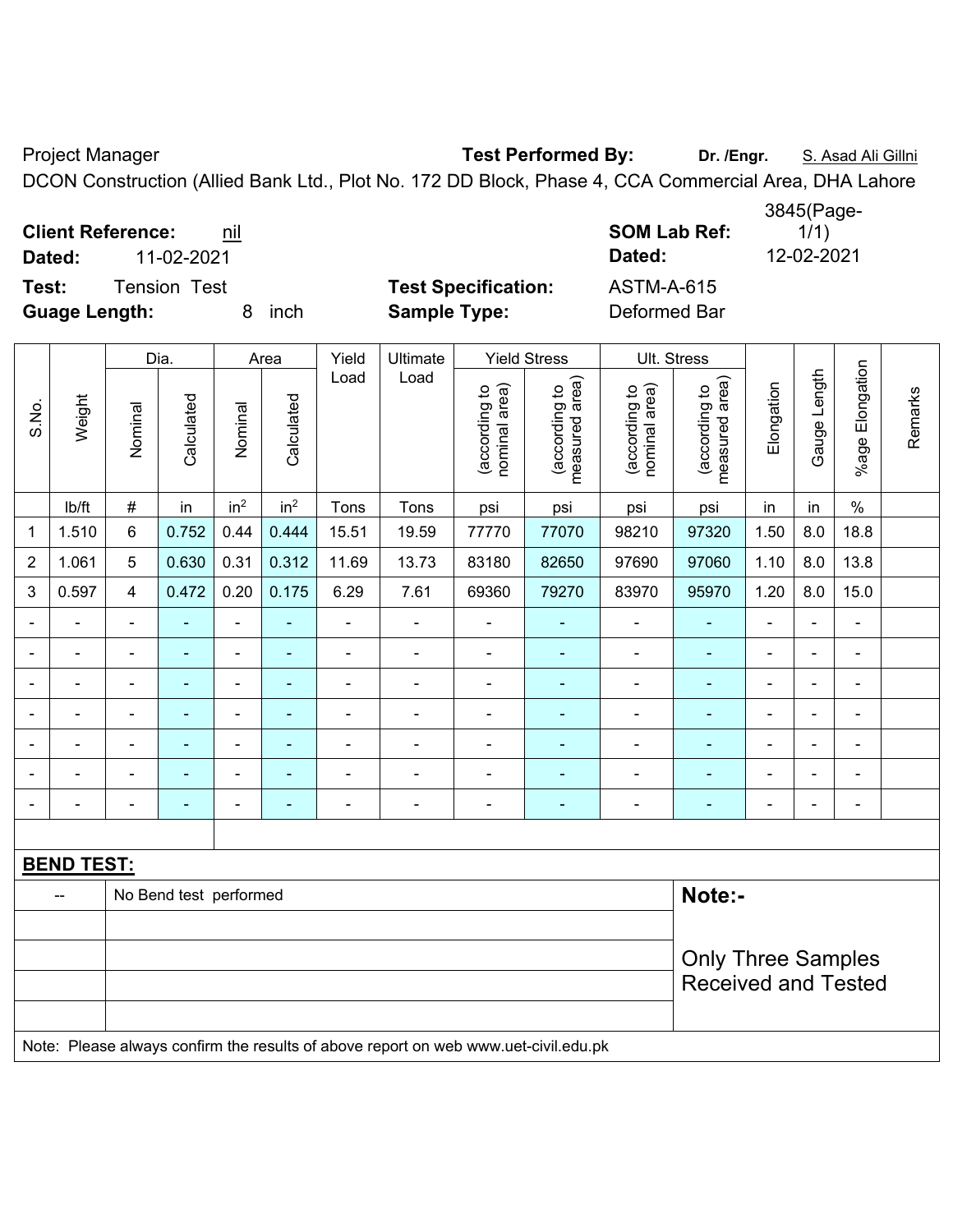Engr. Mustehson Ali Khan **Test Performed By:** Dr. /Engr. S. Asas Ali Gillani

Flag Square Builder, Etihad Town Raiwind Road, Lahore

| <b>Client Reference:</b><br><b>FBS/04/ST</b> | <b>SOM Lab</b><br>Ref:<br>Dated:                | 3847 (Page-<br>1/2)<br>12-02-2021 |
|----------------------------------------------|-------------------------------------------------|-----------------------------------|
| 12-02-2021<br>Dated:                         |                                                 |                                   |
| <b>Tension Test &amp; Bend Test</b><br>Test: | <b>Test Specification:</b><br><b>ASTM-A-615</b> |                                   |
| <b>Gauge Length:</b><br>inch<br>8.           | <b>Sample Type:</b><br>Deformed Bar             |                                   |

|                                                                        | Weight                                                                              | Dia.           |                | Area            |                          | Yield          | Ultimate       | <b>Yield Stress</b>            |                                 |                                                       | <b>Ult. Stress</b>              |                |                |                       |         |
|------------------------------------------------------------------------|-------------------------------------------------------------------------------------|----------------|----------------|-----------------|--------------------------|----------------|----------------|--------------------------------|---------------------------------|-------------------------------------------------------|---------------------------------|----------------|----------------|-----------------------|---------|
| S.No.                                                                  |                                                                                     | Nominal        | Calculated     | Nominal         | Calculated               | Load           | Load           | nominal area)<br>(according to | (according to<br>measured area) | nominal area)<br>(according to                        | measured area)<br>(according to | Elongation     | Gauge Length   | Elongation<br>$%$ age | Remarks |
|                                                                        | lb/ft                                                                               | #              | in             | in <sup>2</sup> | in <sup>2</sup>          | Tons           | Tons           | psi                            | psi                             | psi                                                   | psi                             | in             | in             | $\%$                  |         |
| 1                                                                      | 1.447                                                                               | 6              | 0.736          | 0.44            | 0.425                    | 13.22          | 18.09          | 66270                          | 68610                           | 90690                                                 | 93900                           | 1.40           | 8.0            | 17.5                  |         |
| $\overline{2}$                                                         | 1.405                                                                               | 6              | 0.725          | 0.44            | 0.413                    | 13.48          | 18.14          | 67550                          | 71970                           | 90950                                                 | 96900                           | 1.30           | 8.0            | 16.3                  |         |
| 3                                                                      | 1.021                                                                               | 5              | 0.618          | 0.31            | 0.300                    | 8.66           | 11.67          | 61650                          | 63700                           | 83040                                                 | 85810                           | 1.40           | 8.0            | 17.5                  |         |
| 4                                                                      | 1.025                                                                               | 5              | 0.619          | 0.31            | 0.301                    | 8.58           | 11.69          | 61070                          | 62890                           | 83180                                                 | 85670                           | 1.40           | 8.0            | 17.5                  |         |
|                                                                        | ÷.                                                                                  | $\blacksquare$ | ä,             | $\blacksquare$  | ÷,                       | $\blacksquare$ | ä,             | $\overline{\phantom{a}}$       | ÷                               | ÷,                                                    | $\blacksquare$                  | $\blacksquare$ | $\blacksquare$ | $\blacksquare$        |         |
|                                                                        |                                                                                     |                | Ē,             | $\blacksquare$  | $\overline{\phantom{a}}$ | Ē,             | ÷              | $\blacksquare$                 | ÷                               | $\blacksquare$                                        | ä,                              |                | ä,             | $\blacksquare$        |         |
|                                                                        |                                                                                     |                | ۰              | $\blacksquare$  |                          |                | $\blacksquare$ | $\blacksquare$                 | $\blacksquare$                  | ۰                                                     | $\overline{a}$                  |                |                |                       |         |
|                                                                        |                                                                                     |                |                | ÷               |                          |                | ÷              | $\blacksquare$                 | ÷                               | ۰                                                     |                                 |                |                |                       |         |
|                                                                        |                                                                                     | $\blacksquare$ |                | $\blacksquare$  |                          |                | ÷              | $\blacksquare$                 | ۰                               | $\blacksquare$                                        | ä,                              |                |                | $\blacksquare$        |         |
| $\overline{\phantom{0}}$                                               |                                                                                     | $\blacksquare$ | $\blacksquare$ | $\blacksquare$  | $\blacksquare$           | ٠              | $\blacksquare$ | $\blacksquare$                 | ۰                               | $\qquad \qquad \blacksquare$                          | $\blacksquare$                  | $\overline{a}$ | $\blacksquare$ | $\blacksquare$        |         |
|                                                                        |                                                                                     |                |                |                 |                          |                |                |                                |                                 |                                                       |                                 |                |                |                       |         |
|                                                                        | <b>BEND TEST:</b>                                                                   |                |                |                 |                          |                |                |                                |                                 |                                                       |                                 |                |                |                       |         |
| #6<br>Sample bend through 180 degrees Satisfactorily without any crack |                                                                                     |                |                |                 |                          |                |                |                                | Note:-                          |                                                       |                                 |                |                |                       |         |
| #5<br>Sample bend through 180 degrees Satisfactorily without any crack |                                                                                     |                |                |                 |                          |                |                |                                |                                 |                                                       |                                 |                |                |                       |         |
|                                                                        |                                                                                     |                |                |                 |                          |                |                |                                |                                 | <b>Only Six Samples</b><br><b>Received and Tested</b> |                                 |                |                |                       |         |
|                                                                        | Note: Please always confirm the results of above report on web www.uet-civil.edu.pk |                |                |                 |                          |                |                |                                |                                 |                                                       |                                 |                |                |                       |         |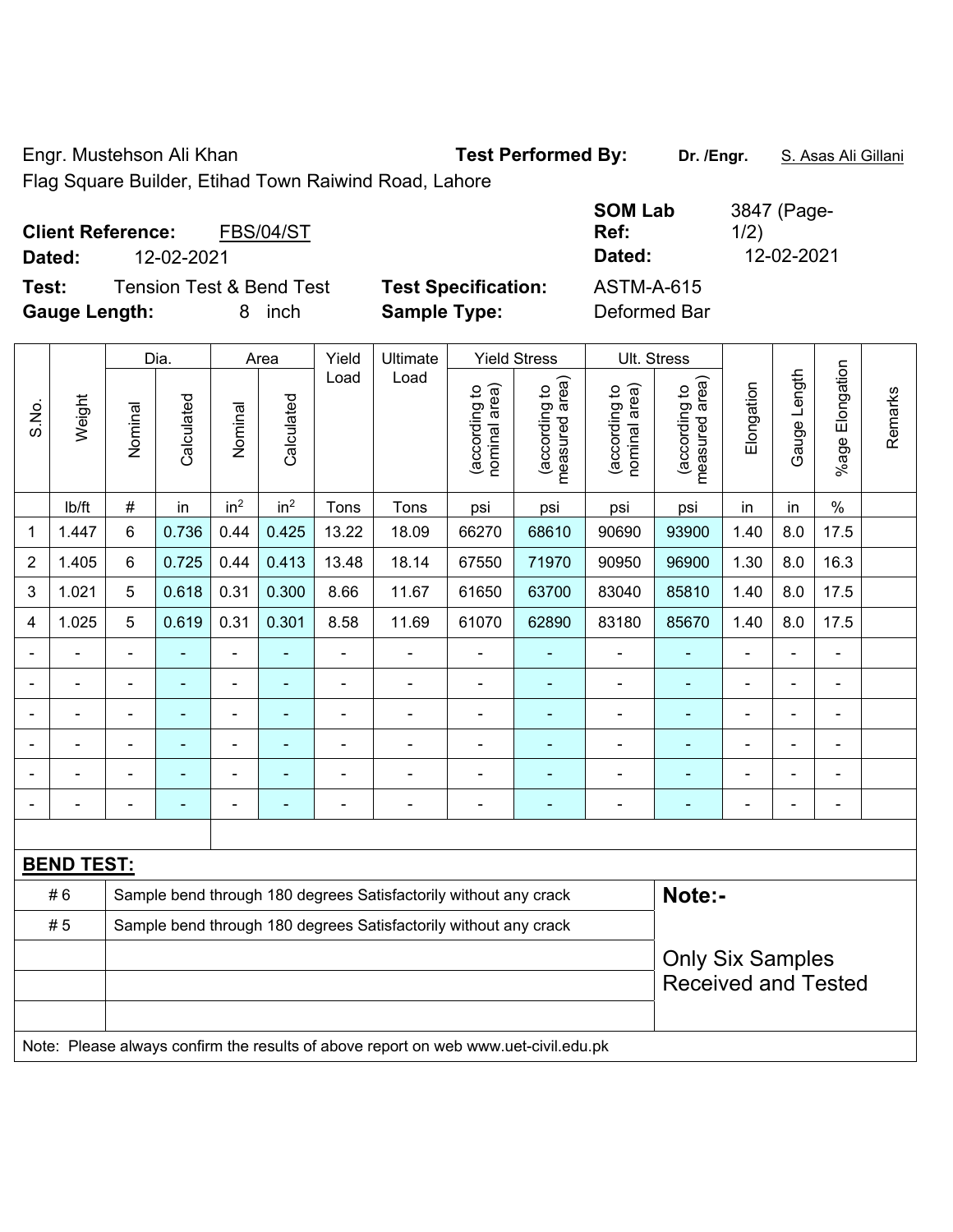Engr. Mustehson Ali Khan **Test Performed By: Dr. /Engr.** S. Asas Ali Gillani

Flag Square Builder, Etihad Town Raiwind Road, Lahore

**Client Reference:** FBS/03/ST **Dated:** 12-02-2021 **Dated:** 12-02-2021 **Test:** Tension Test & Bend Test **Test Specification:** ASTM-A-615

**SOM Lab Ref:**  3847 (Page-2/2)

**Gauge Length:** 8 inch **Sample Type:** Deformed Bar(AFCO Steel)

|                | Weight            |                                                                  | Dia.       |                 | Area                                                                                |       | Ultimate                                                         | <b>Yield Stress</b>            |                                 | Ult. Stress                    |                                 |            |                |                       |         |  |
|----------------|-------------------|------------------------------------------------------------------|------------|-----------------|-------------------------------------------------------------------------------------|-------|------------------------------------------------------------------|--------------------------------|---------------------------------|--------------------------------|---------------------------------|------------|----------------|-----------------------|---------|--|
| S.No.          |                   | Nominal                                                          | Calculated | Nominal         | Calculated                                                                          | Load  | Load                                                             | nominal area)<br>(according to | (according to<br>measured area) | nominal area)<br>(according to | (according to<br>measured area) | Elongation | Gauge Length   | Elongation<br>$%$ age | Remarks |  |
|                | lb/ft             | $\#$                                                             | in         | in <sup>2</sup> | in <sup>2</sup>                                                                     | Tons  | Tons                                                             | psi                            | psi                             | psi                            | psi                             | in         | in             | $\%$                  |         |  |
| 1              | 2.583             | $\,8\,$                                                          | 0.983      | 0.79            | 0.759                                                                               | 26.45 | 33.66                                                            | 73850                          | 76870                           | 93970                          | 97810                           | 1.20       | 8.0            | 15.0                  |         |  |
| $\overline{2}$ | 2.542             | 8                                                                | 0.975      | 0.79            | 0.747                                                                               | 30.84 | 36.14                                                            | 86090                          | 91040                           | 100880                         | 106690                          | 1.00       | 8.0            | 12.5                  |         |  |
| 3              | 1.453             | 6                                                                | 0.737      | 0.44            | 0.427                                                                               | 16.74 | 20.49                                                            | 83900                          | 86450                           | 102700                         | 105830                          | 1.00       | 8.0            | 12.5                  |         |  |
| 4              | 1.461             | 6                                                                | 0.739      | 0.44            | 0.429                                                                               | 15.82 | 19.83                                                            | 79300                          | 81330                           | 99380                          | 101930                          | 1.10       | 8.0            | 13.8                  |         |  |
| 5              | 0.679             | $\overline{4}$                                                   | 0.505      | 0.20            | 0.200                                                                               | 6.54  | 7.90                                                             | 72170                          | 72170                           | 87120                          | 87120                           | 1.40       | 8.0            | 17.5                  |         |  |
| 6              | 0.677             | $\overline{4}$                                                   | 0.503      | 0.20            | 0.199                                                                               | 6.34  | 8.04                                                             | 69920                          | 70270                           | 88690                          | 89140                           | 1.20       | 8.0            | 15.0                  |         |  |
|                |                   |                                                                  |            | L,              |                                                                                     |       |                                                                  | L,                             |                                 | $\blacksquare$                 |                                 |            |                | $\blacksquare$        |         |  |
|                |                   |                                                                  |            | ۰               |                                                                                     |       |                                                                  |                                |                                 |                                |                                 |            |                |                       |         |  |
|                |                   |                                                                  |            | ۰               |                                                                                     |       |                                                                  |                                |                                 | Ē,                             | $\overline{\phantom{0}}$        |            |                | Ē,                    |         |  |
|                |                   |                                                                  |            | $\blacksquare$  | $\overline{a}$                                                                      |       | $\blacksquare$                                                   | $\blacksquare$                 | ÷                               | $\overline{a}$                 |                                 |            | $\blacksquare$ | $\overline{a}$        |         |  |
|                |                   |                                                                  |            |                 |                                                                                     |       |                                                                  |                                |                                 |                                |                                 |            |                |                       |         |  |
|                | <b>BEND TEST:</b> |                                                                  |            |                 |                                                                                     |       |                                                                  |                                |                                 |                                |                                 |            |                |                       |         |  |
|                | # 8               |                                                                  |            |                 |                                                                                     |       | Sample bend through 180 degrees Satisfactorily without any crack |                                |                                 |                                | Note:-                          |            |                |                       |         |  |
|                | #6                |                                                                  |            |                 |                                                                                     |       | Sample bend through 180 degrees Satisfactorily without any crack |                                |                                 |                                |                                 |            |                |                       |         |  |
|                | #4                | Sample bend through 180 degrees Satisfactorily without any crack |            |                 |                                                                                     |       |                                                                  |                                |                                 |                                | <b>Only Nine Samples</b>        |            |                |                       |         |  |
|                |                   |                                                                  |            |                 |                                                                                     |       |                                                                  |                                | <b>Received and Tested</b>      |                                |                                 |            |                |                       |         |  |
|                |                   |                                                                  |            |                 |                                                                                     |       |                                                                  |                                |                                 |                                |                                 |            |                |                       |         |  |
|                |                   |                                                                  |            |                 | Note: Please always confirm the results of above report on web www.uet-civil.edu.pk |       |                                                                  |                                |                                 |                                |                                 |            |                |                       |         |  |